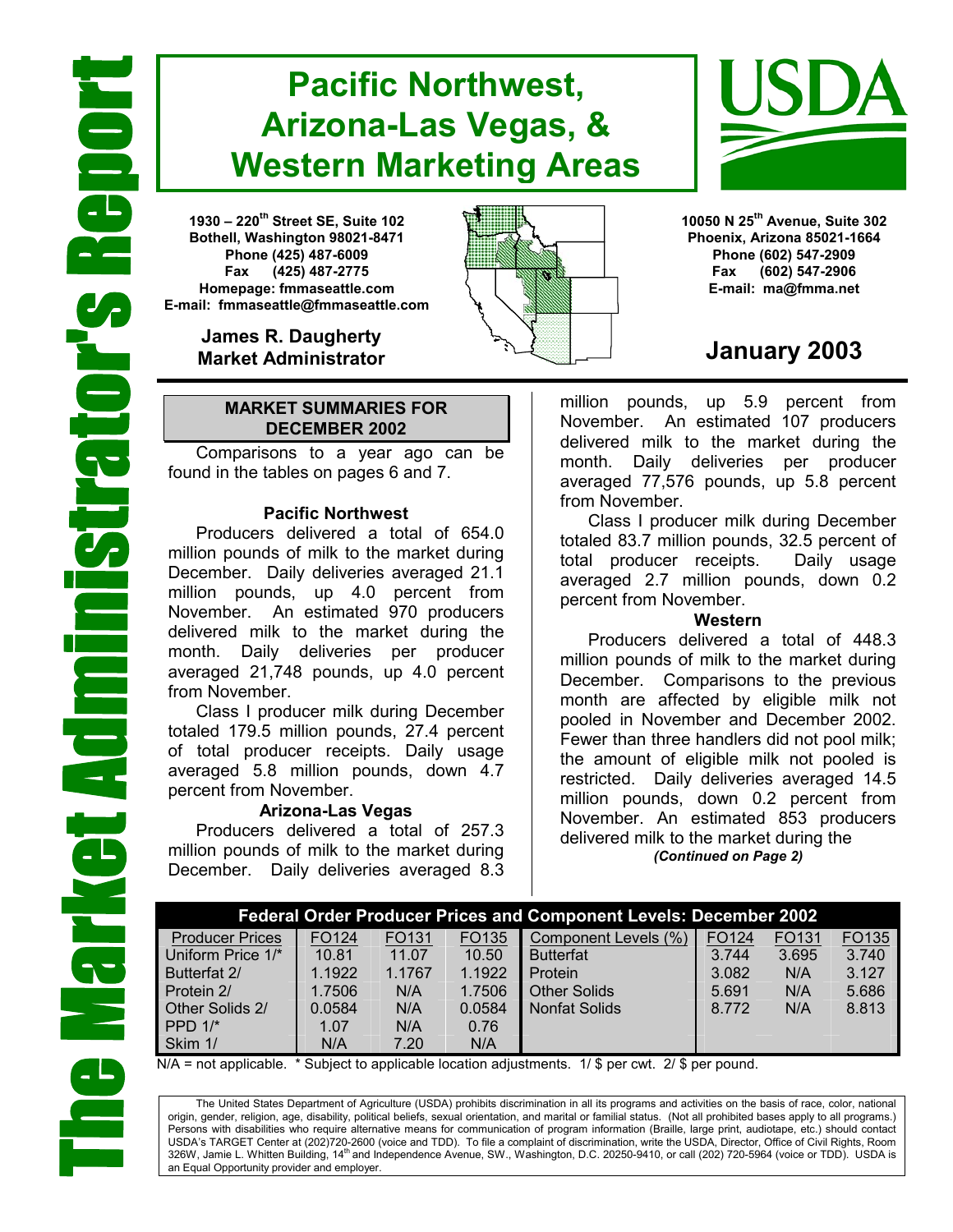#### **Market Administrator's Report Volume 28, Number 1 January 2003**

#### *(Continued From Page 1)*

month. Daily deliveries per producer averaged 16,953 pounds, down 0.2 percent from November.

Class I producer milk during December totaled 102.9 million pounds, 22.9 percent of total producer receipts. Daily usage averaged 3.3 million pounds, up 5.5 percent from November. ♦

#### **DECEMBER 2002 CLASS PRICES**

December 2002 non-advanced Class Prices were calculated using NASS commodity price surveys from November 30, December 7, 14, 21, and 28, 2002. Component prices for the month are \$1.7506 per pound of protein, \$1.1992 per pound of butterfat, \$0.0584 per pound of other solids, and \$0.7282 per pound of nonfat solids.

 December 2002 Class III and IV prices at 3.5% butterfat are \$9.74 and \$10.49 per hundredweight, respectively. The December Class III price compared to November is down \$0.10. The Class III price is \$2.06 lower than December 2001. The Class III price at 3.67% butterfat is \$0.03 above the support price of \$9.90 at 3.67% butterfat.

Class II butterfat was announced at \$1.1992 per pound. Class I skim and butterfat and Class II skim prices for December 2002 were announced on November 22, 2002. The Class II price at 3.5% butterfat is \$11.62 for December 2002.

| <b>FINAL: NASS COMMODITY PRICES</b> |          |          |            |  |  |  |
|-------------------------------------|----------|----------|------------|--|--|--|
|                                     | November | December | Change     |  |  |  |
| Cheese*                             | \$1.1111 | \$1.1203 | \$0.0092   |  |  |  |
| <b>Butter</b>                       | \$1.0107 | \$1.0926 | \$0.0819   |  |  |  |
| Nonfat Dry Milk                     | \$0.9177 | \$0.8682 | $-$0.0495$ |  |  |  |
| Whey                                | \$0.2223 | \$0.1965 | $-$0.0258$ |  |  |  |

The weighted average of barrels plus 3 cents and blocks. Beginning January 2001, barrels changed from 39% to 38% moisture cheese.

**Current Commodity Prices - -** The NASS survey of cheddar cheese prices showed a net increase in prices received for 40-pound blocks and 500-pound barrels. The survey of 40-pound blocks showed a net increase of 0.52 cents between the December 14 and the January 11 surveys, to \$1.1174 per pound. The survey of 500 pound barrels (**adjusted to 38% moisture**) showed a net increase of 1.68 cents to \$1.1195 per pound.

The NASS butter price showed a net increase of 0.94 cents between the weeks ending December 14 and January 11 from \$1.0956 per pound to \$1.1050 per pound.

The NASS nonfat dry milk showed a net decrease of 3.99 cents since mid-December to \$0.8258 per pound. The average price for NASS whey showed a net decrease of 1.80 cents since mid-December to \$0.1809 per pound.

### **FEBRUARY'S CLASS I PRICE ANNOUNCEMENT**

 On January 17, the February 2003 Class I price was announced at \$12.13 for the Pacific Northwest and Western Orders, and \$12.58 for the Arizona-Las Vegas Order. The Class I price was calculated using NASS commodity price surveys from the weeks of January 4 and 11.

 The February Class III and IV advance skim prices are \$5.74 and \$6.20 per hundredweight, respectively. The butterfat portion of the Class I mover increased 3.49 cents from \$1.1784 to \$1.2133 per pound.

 The February 2003 Class II skim and nonfat solids prices were also announced on January 17. The skim price is \$6.90 per hundredweight, and the nonfat solids price is \$0.7667 per pound for all Federal orders.  $\triangleleft$ 

| <b>ADVANCED: NASS COMMODITY PRICES FOR</b><br><b>CLASS I PRICE CALCULATIONS</b> |          |          |            |  |  |
|---------------------------------------------------------------------------------|----------|----------|------------|--|--|
|                                                                                 | January  | February | Change     |  |  |
| Cheese*                                                                         | \$1.1195 | \$1.1358 | \$0.0163   |  |  |
| <b>Butter</b>                                                                   | \$1.0813 | \$1.1099 | \$0.0286   |  |  |
| Nonfat Dry Milk                                                                 | \$0.8813 | \$0.8287 | $-$0.0526$ |  |  |
| Whey                                                                            | \$0.2038 | \$0.1787 | $-$0.0251$ |  |  |

\* The weighted average of barrels plus 3 cents and blocks. Beginning January 2001, barrel cheese prices changed from 39% to 38% moisture cheese.

### **COMPILATION OF STATISTICS TO BE AVAILABLE ON MARKET ADMINISTRATOR'S WEBSITE MONTHLY**

The Compilations of Statistical Material for the Pacific Northwest (FO 124), the Western (FO 135) and the Arizona-Las Vegas Orders (FO 131) have been updated with a new look for the year 2002. The compilations display data for 2002 and various graphs comparing data from previous years to 2002. The compilations will be updated on a monthly basis beginning in December 2002 and available on our website at *http://www.fmmaseattle.com*. Data for a given month should typically be available by the end of the  $2^{nd}$  following month (for example, data for October 2002 should be published by the end of December 2002). An annual Compilation of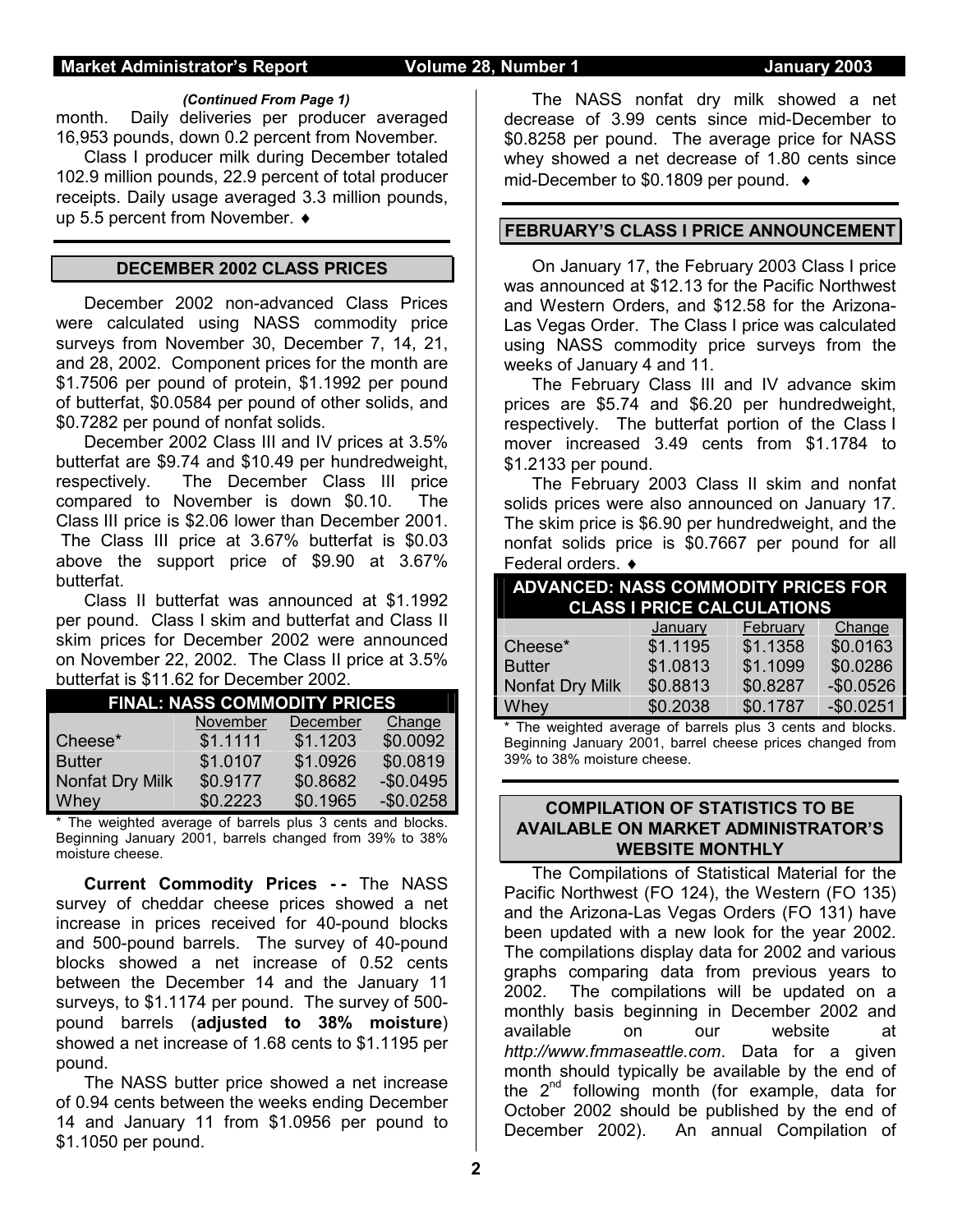### **Market Administrator's Report Colume 28, Number 1 Analy 2003**

Statistical Material for 2002 for each order is expected to be mailed to interested persons by March of 2003.  $\triangleleft$ 

#### **PRODUCERS AND PRODUCER MILK BY ORDER, STATE, AND COUNTY, NOVEMBER 2002**

 During the month of November 2002, a total of 1,930 producers, on a combined basis, were associated with the Pacific Northwest, Western, and Arizona-Las Vegas Orders. These producers delivered a total of 1,290.2 million pounds of milk to the markets during the month. The table on page 4 contains the number of producers and milk pooled on the three orders. Counties and states with fewer than three producers were combined with adjacent counties. The map on page 5 includes eligible milk not pooled on the Western and Pacific Northwest Orders, and counties with fewer than three producers are not combined with adjacent counties.

#### **Producer Milk By State**

**Arizona (& California)** - In November 2002, 107 producers and 235.3 million pounds of milk from Arizona and California were pooled on the Arizona-Las Vegas Order. Producers and producer milk originating in California was included with Arizona on the Arizona-Las Vegas Order for reasons of confidentiality.

**Idaho** - On the Pacific Northwest Order, 24 producers and 8.9 million pounds from Idaho, or 1.4% of producer milk, were pooled. On the Western Order, 374 producers and 222.8 million pounds of milk from Idaho, or 51.2% of the producer milk, were pooled.

**Oregon** - In Oregon 152.4 million pounds of milk were pooled on the Pacific Northwest and Western Orders. On the Pacific Northwest Order, 295 producers and 149.0 million pounds from Oregon, or 24.0% of producer milk, were pooled. On the Western Order, 28 producers and 3.4 million pounds of milk from Oregon, or 0.8% of the producer milk, were pooled.

**Utah (& Nevada)** - In Utah 122.4 million pounds of milk were pooled on the Western Order. On the Western Order, 335 Utah producers represented 28.2% of producer milk of all producer milk on the Western Order. Producers and producer milk originating in Nevada were included with Utah on the Western Order for reasons of confidentiality.

**Washington** - In November 2002, 612 producers and 425.1 million pounds of milk from Washington

were pooled on the Pacific Northwest Order. Washington producers represented 68.5% of all producer milk on the Pacific Northwest Order.

**California (& Colorado)** - Producers located in California were pooled on the Pacific Northwest, Western, and the Arizona-Las Vegas Orders. In northern California, 6 producers and 4.1 million pounds were pooled on the Pacific Northwest Order. In southern California and Colorado, 82 producers and 104.1 million pounds were pooled on the Pacific Northwest and Western Orders.  $\bullet$ 

### **ARIZONA-LAS VEGAS FEDERAL ORDER: REVISION IN POOL MANUFACTURING PLANT SHIPPING STANDARDS**

For the months of January through December 2003, the percentage of a cooperative association's producer milk that must be delivered to pool distributing plants in order to qualify its manufacturing plant for pool status has been reduced. The order states that a specified percentage of producer milk has to be delivered to pool distributing plants during either the current month or, on average, the immediately preceding 12-month period ending with the current month to qualify a cooperative's plant.

The purpose of this standard is to assure an adequate supply of milk for fluid consumption without the need for making uneconomic movements of milk. To accomplish this goal, the order must reflect the needs and nature of the market. United Dairymen of Arizona (UDA), a cooperative association supplying milk to the Arizona-Las Vegas market, has requested a reduction of the pool standard in section 1131.7(d) of the order. Based on analysis of marketing data, the percentage of producer milk that a cooperative association must ship to pool distributing plants in order to qualify its manufacturing plant for pool status under the Arizona-Las Vegas Federal milk order will be reduced until such time as marketing conditions warrant further review.

The minimum shipping percentages applicable pursuant to this revision are:

| January - March | 20 percent           |  |
|-----------------|----------------------|--|
| April – June    | 15 percent           |  |
| July - December | 20 percent $\bullet$ |  |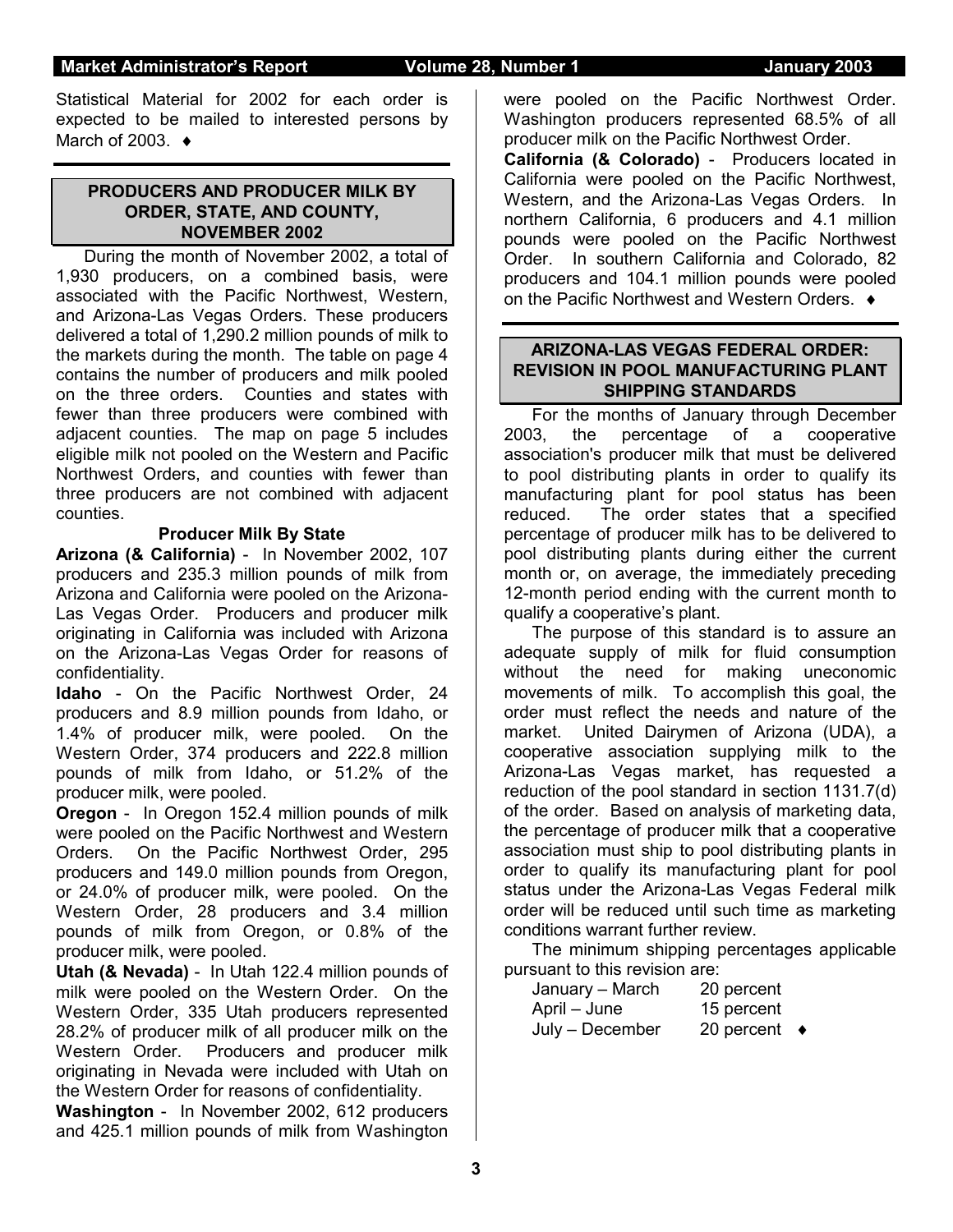### **Market Administrator's Report Colume 28, Number 1 Access 12 January 2003**

|            |                               |                |              |             | Number of Producers and Pounds of Milk: By Order, State, and County, November 2002 * |                |                        |
|------------|-------------------------------|----------------|--------------|-------------|--------------------------------------------------------------------------------------|----------------|------------------------|
| State/     |                               |                |              | State/      |                                                                                      |                |                        |
| Order(s)   | County                        | Producers      | Milk         | Order(s)    | County                                                                               | Producers      | Milk                   |
|            | California & Colorado         |                |              | <b>Utah</b> |                                                                                      |                |                        |
| 135        | California & Colorado         | 49             | 70,968,976   | 135         | Beaver                                                                               | 18             | 6,023,443              |
| 124        | Central & Southern California | 33             | 33,085,167   | 135         | Box Elder & Tooele                                                                   | 40             | 16,512,267             |
| 124        | Del Norte & Siskiyou          | 6              | 4,143,975    | 135         | Cache                                                                                | 112            | 23,989,998             |
|            | <b>Total California</b>       | 88             | 108,198,118  | 135         | Duchesne                                                                             | 24             | 5,892,919              |
| Idaho      |                               |                |              | 135         | Iron, Washington                                                                     |                |                        |
| 124        | Bonner                        | 4              | 357,431      |             | (& Clark, NV)                                                                        | 5              | 3,789,754              |
| 124        | Boundary                      | 3              | 331,143      | 135         | Millard & Juab                                                                       | 23             | 23,891,014             |
| 124        | Idaho & Latah                 | $\overline{7}$ | 785,717      |             | Morgan                                                                               | 5              | 949,271                |
| 124        | Southern Idaho                | 10             | 7,450,621    | 135         | Piute                                                                                | $\overline{7}$ | 2,357,567              |
| 135        | Ada                           | 45             | 28, 164, 042 | 135         | Salt Lake & Davis                                                                    | 5              | 2,039,333              |
| 135        | Bannock, Oneida & Power       | 6              | 1,559,850    | 135         | Sanpete                                                                              | 14             | 8,918,632              |
| 135        | Bear Lake                     | 14             | 995,687      | 135         | Sevier                                                                               | 10             |                        |
| 135        | Bingham                       | 22             |              | 135         | Summit                                                                               | 10             | 4,606,697<br>1,386,747 |
|            |                               |                | 8,708,271    | 135         |                                                                                      |                |                        |
| 135        | <b>Bonneville</b>             | 3              | 425,257      |             | Uintah                                                                               | 4              | 629,454                |
| 135        | Canyon                        | 48             | 32,690,065   | 135         | Utah                                                                                 | 22             | 5,601,186              |
| 135        | Caribou                       | 9              | 1,075,510    | 135         | Wasatch                                                                              | 6              | 987,091                |
| 135        | Cassia                        | 14             | 8,813,607    | 135         | Wayne & Emery                                                                        | 3              | 1,661,808              |
| 135        | Franklin                      | 64             | 16,698,618   | 135         | Weber                                                                                | 27             | 13,165,717             |
| 135        | Gem                           | 14             | 2,629,801    |             | <b>Total Utah</b>                                                                    | 335            | 122,402,898            |
| 135        | Gooding                       | 39             | 53,593,084   | Oregon      |                                                                                      |                |                        |
| 135        | Jefferson                     | 4              | 1,126,403    | 124         | Benton & Lincoln                                                                     | $\overline{7}$ | 3,861,395              |
| 135        | Jerome                        | 27             | 33,308,779   | 124         | Clackamas & Multnomah                                                                | 14             | 1,655,321              |
| 135        | Lincoln                       | 5              | 947,027      | 124         | Clatsop & Columbia                                                                   | 6              | 756,921                |
| 135        | Madison & Fremont             | 5              | 610,323      |             | Coos & Curry                                                                         | 9              | 1,152,258              |
| 135        | Minidoka                      | 7              | 3,884,401    | 124         | Deschutes                                                                            | 7              | 1,035,151              |
| 135        | Owyhee                        | 14             | 4,093,837    | 124         | Josephine                                                                            | 6              | 3,003,969              |
| 135        | Payette                       | 14             | 6,035,319    | 124         | Klamath, Jackson & Malheur                                                           | 12             | 8,405,108              |
| 135        | <b>Twin Falls</b>             | 17             | 17,234,202   | 124         | Lane                                                                                 | 6              | 5,085,199              |
| 135        | Washington                    | 3              | 160,928      | 124         | Linn                                                                                 | 12             | 6,511,045              |
|            | <b>Total Idaho</b>            | 398            | 231,679,923  | 124         | Marion                                                                               | 36             | 28,400,552             |
| Washington |                               |                |              | 124         | Morrow & Umatilla                                                                    | 4              | 24,661,483             |
| 124        | Adams & Whitman               | 9              | 8,984,841    | 124         | Polk                                                                                 | 4              | 7,121,482              |
| 124        | Benton                        | 3              | 3,655,503    | 124         | Tillamook                                                                            | 141            | 42,931,773             |
| 124        | Clallam                       | 5              | 1,358,221    | 124         | Washington                                                                           | 22             | 6,505,450              |
| 124        | Clark                         | 13             | 7,332,561    | 124         | Yamhill                                                                              | 9              | 7,867,715              |
| 124        | Cowlitz                       | 3              | 1,059,688    | 135         | Baker                                                                                | 4              | 37,092                 |
| 124        | Franklin                      | 12             | 17,781,453   | 135         | Malheur                                                                              | 24             | 3,385,416              |
| 124        | Grant & Kittitas              | 29             | 23,444,173   |             | <b>Total Oregon</b>                                                                  | 323            | 152,377,330            |
| 124        | Grays Harbor                  | 15             | 7,689,020    | Arizona     |                                                                                      |                |                        |
| 124        | Island                        | 4              | 2,265,448    | 131         | Cochise, Greenlee, Pima,                                                             |                |                        |
| 124        | Jefferson                     | 5              | 836,798      |             | Yavapai, (& Imperial, CA)                                                            | 5              | 6,303,259              |
| 124        | King                          | 40             | 18,762,044   | 131         | Maricopa                                                                             | 98             | 217,289,791            |
| 124        | Klickitat                     | 3              |              | 131         | Pinal                                                                                |                |                        |
|            |                               |                | 886,412      |             |                                                                                      | 4              | 11,663,680             |
| 124        | Lewis                         | 38             | 14,919,208   |             | <b>Total Arizona</b>                                                                 | 107            | 235,256,730            |
| 124        | Lincoln & Spokane             | 16             | 2,972,378    | Montana     |                                                                                      |                |                        |
| 124        | Pacific                       | 11             | 3,382,229    | 135         | <b>Total Montana</b>                                                                 | 67             | 15,213,608             |
| 124        | Pierce                        | 11             | 6,443,046    |             |                                                                                      |                |                        |
| 124        | Skagit                        | 52             | 28,623,150   |             |                                                                                      |                |                        |
| 124        | Snohomish                     | 43             | 23,669,384   | 124         | Pacific Northwest Order                                                              | 970            | 620, 174, 732          |
| 124        | Stevens                       | 18             | 2,198,678    | 131         | Arizona-Las Vegas Order                                                              | 107            | 235,256,730            |
| 124        | Thurston                      | 14             | 11,044,440   | 135         | Western Order                                                                        | 853            | 434,763,001            |
| 124        | Wahkiakum                     | 4              | 672,416      |             | <b>Total</b>                                                                         | 1,930          | 1,290,194,463          |
| 124        | Whatcom                       | 193            | 103,244,821  |             |                                                                                      |                |                        |
| 124        | Yakima                        | 71             | 133,839,944  |             | * Does not include eligible milk not pooled.                                         |                |                        |
|            | <b>Total Washington</b>       | 612            | 425,065,856  |             |                                                                                      |                |                        |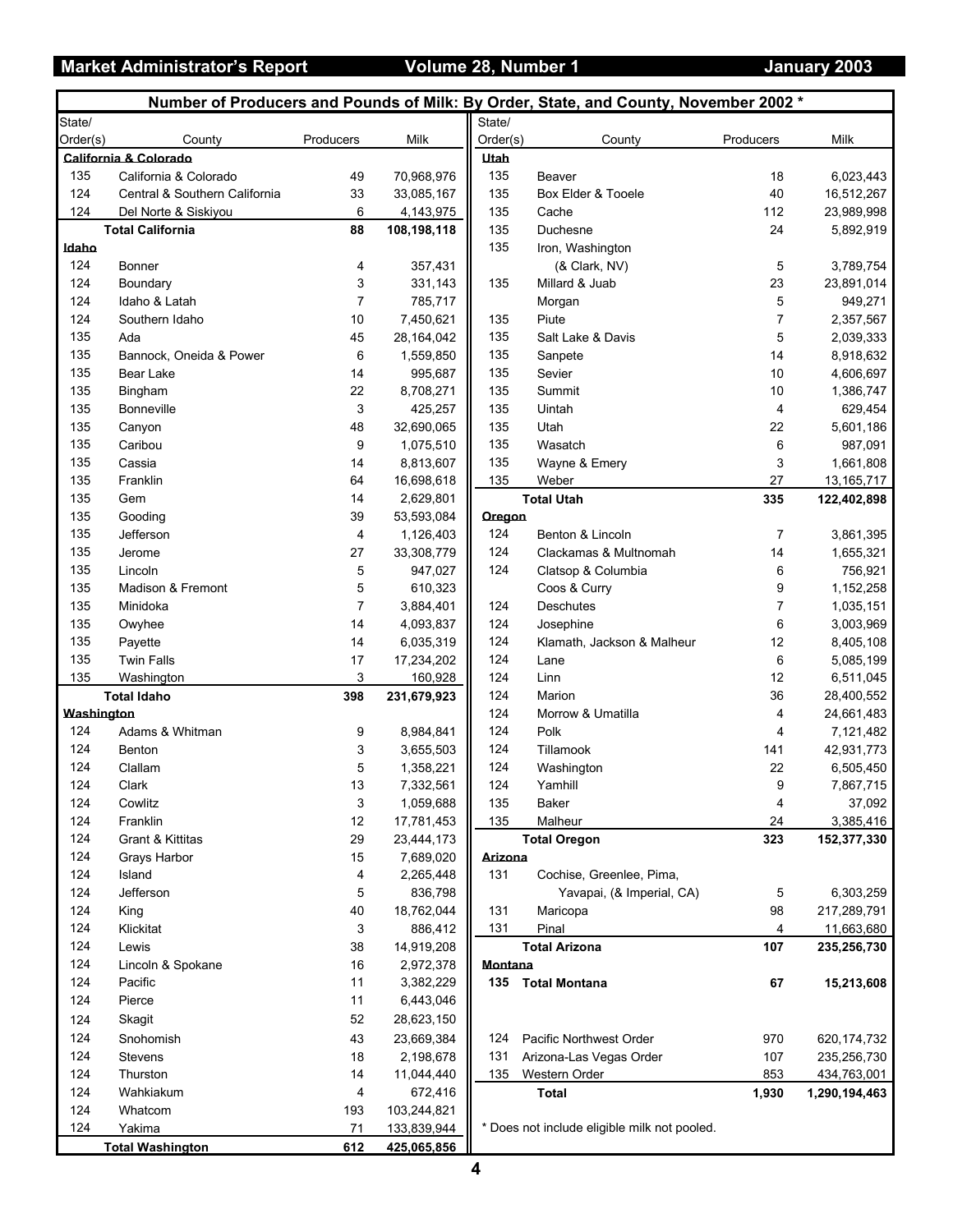

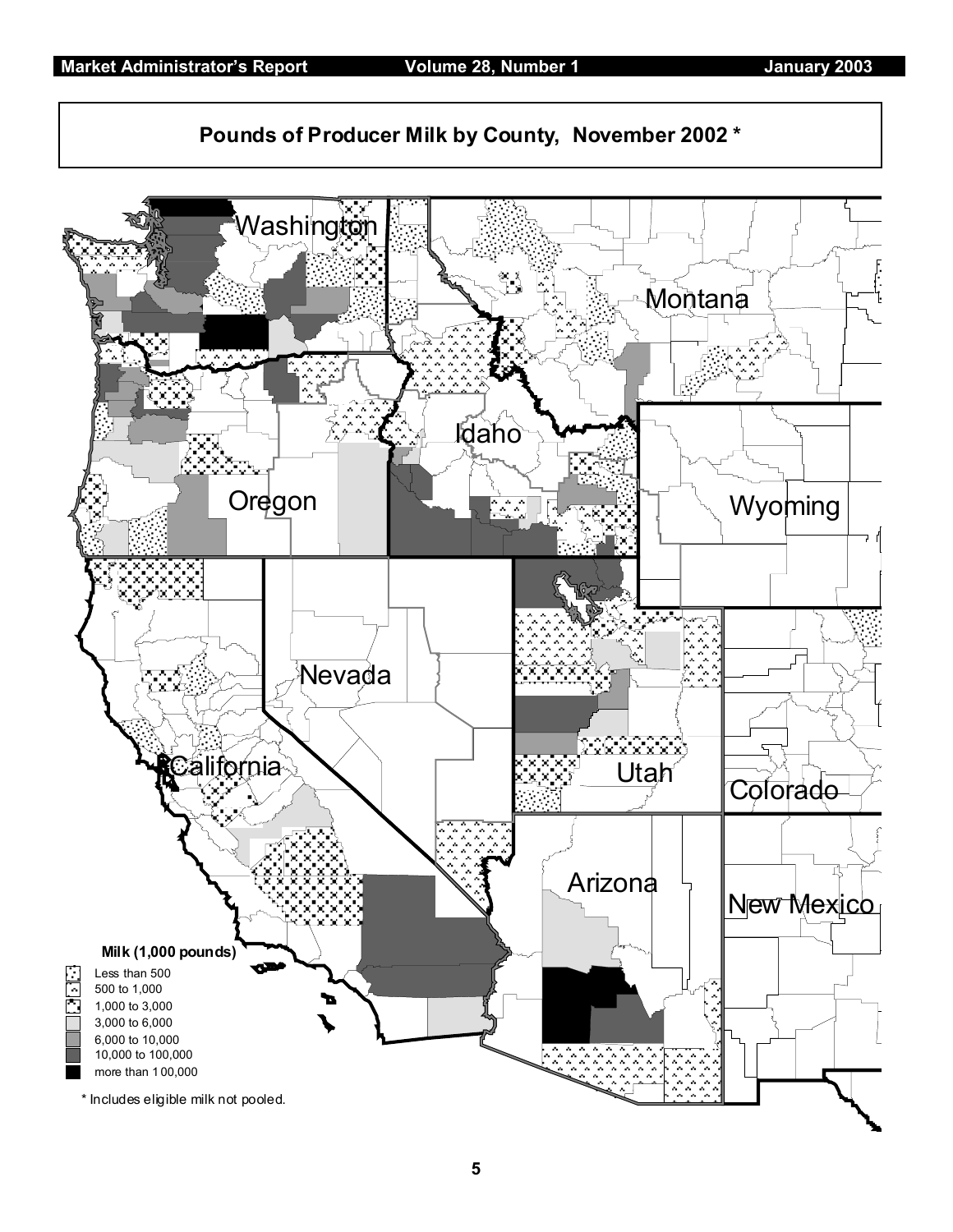## **M O N T H L Y S E L E C T E D S T A T I S T I C S**

|                                                                                                                    |             |                          |             | MONTHLY SELECTED STATISTICS     |                |            |              |                          |             | Market Administrator's |
|--------------------------------------------------------------------------------------------------------------------|-------------|--------------------------|-------------|---------------------------------|----------------|------------|--------------|--------------------------|-------------|------------------------|
|                                                                                                                    |             | <b>PACIFIC NORTHWEST</b> |             |                                 | <b>WESTERN</b> |            |              | <b>ARIZONA-LAS VEGAS</b> |             |                        |
| Minimum Class Prices (3.5% B. Dec 2002                                                                             |             | Nov 2002                 | Dec 2001    | Dec 2002                        | Nov 2002       | Dec 2001   | Dec 2002     | Nov 2002                 | Dec 2001    |                        |
| Class I Milk (\$/cwt.)<br>. \$12.42                                                                                |             | \$12.50                  | \$13.88     | \$12.42                         | \$12.50        | \$13.88    | \$12.87      | \$12.95                  | \$14.33     |                        |
| Class II Milk (\$/cwt.)<br>$\ldots$ 11.62                                                                          |             | 11.26                    | 12.61       | 11.62                           | 11.26          | 12.61      | 11.62        | 11.26                    | 12.61       |                        |
| Class III Milk (\$/cwt.)<br>$\mathcal{L}$ , and $\mathcal{L}$ , and                                                | 9.74        | 9.84                     | 11.80       | 9.74                            | 9.84           | 11.80      | 9.74         | 9.84                     | 11.80       |                        |
| Class IV Milk (\$/cwt.)<br>$\mathcal{L}^{\mathcal{A}}$ , $\mathcal{L}^{\mathcal{A}}$ , $\mathcal{L}^{\mathcal{A}}$ | 10.49       | 10.58                    | 11.79       | 10.49                           | 10.58          | 11.79      | 10.49        | 10.58                    | 11.79       |                        |
| <b>Producer Prices</b>                                                                                             |             |                          |             |                                 |                |            |              |                          |             |                        |
| Producer Price Differential (\$/cwt. \$1.07                                                                        |             | \$1.00                   | \$0.55      | \$0.76                          | \$0.81         | \$0.53     | $+$          | $+$                      | $\ddot{}$   |                        |
| Butterfat (\$/pound)                                                                                               | 1.1922      | 1.0923                   | 1.4322      | 1.1922                          | 1.0923         | 1.4322     | $+$          | $+$                      | $+$         |                        |
| Protein (\$/pound)                                                                                                 | 1.7506      | 1.8469                   | 1.9782      | 1.7506                          | 1.8469         | 1.9782     | $+$          | $\ddot{}$                | $\ddot{}$   |                        |
| Other Solids $(\frac{5}{2})$ cund $\cdots$                                                                         | 0.0584      | 0.0850                   | 0.1517      | 0.0584                          | 0.0850         | 0.1517     | $+$          | $+$                      | $+$         |                        |
| Uniform Skim Price (\$/cwt.)                                                                                       | $+$         | $+$                      | $+$         | $\ddot{}$                       | $\ddot{}$      | $\ddot{}$  | 7.20         | 7.60                     | 7.94        | Report                 |
| Uniform Butterfat Price (\$/pound)                                                                                 | $+$         | $+$                      | $\ddot{}$   | $+$                             | $+$            | $+$        | 1.1767       | 1.0884                   | 1.4415      |                        |
| Statistical Uniform Price (\$/cw \$10.81                                                                           |             | \$10.84                  | \$12.35     | \$10.50                         | \$10.65        | \$12.33    | \$11.07      | \$11.14                  | \$12.71     |                        |
| <b>Producer Data</b>                                                                                               |             |                          |             |                                 |                |            |              |                          |             |                        |
| Number of Producers                                                                                                | 970 *       | 970                      | 1,185       | 853 *                           | 853            | 778        | $107 *$      | 107                      | 111         |                        |
| Avg. Daily Production (lbs.)                                                                                       | 21,748 *    | 20,906                   | 16.887      | 16,953 *                        | 16,990         | 19,133     | 77,576 *     | 73,289                   | 71,064      |                        |
| <b>Number of Handlers</b>                                                                                          |             |                          |             |                                 |                |            |              |                          |             |                        |
| Pool Handlers<br>1.1.1.1.1.1.1                                                                                     | 26          | 26                       | 26          | 18                              | 18             | 16         | 6            | 6                        | 6           | Volume                 |
| Producer-Handlers                                                                                                  | $9 *$       | 9                        | 9           | $7 *$                           | $\overline{7}$ | 6          | $2 *$        | 2                        |             |                        |
| Other Plants w/ Class I Use                                                                                        | $20*$       | 20                       | 13          | $20*$                           | 20             | 15         | $32 *$       | 32                       | 28          |                        |
| <b>Producer Milk Ratios</b>                                                                                        |             |                          |             |                                 |                |            |              |                          |             |                        |
| Class I<br>.                                                                                                       | 27.45%      | 29.98%                   | 28.29%      | 22.94%                          | 24.24%         | 18.39%     | 32.53%       | 34.52%                   | 33.26%      | 28,                    |
| Class II<br>.                                                                                                      | 5.16%       | 5.54%                    | 5.50%       | 6.06%                           | 7.41%          | 8.73%      | 3.21%        | 3.23%                    | 4.56%       |                        |
| Class III<br>.                                                                                                     | 36.25%      | 35.31%                   | 36.09%      | 69.87%                          | 67.05%         | 48.03%     | 40.93%       | 43.26%                   | 40.74%      | <b>Number</b>          |
| Class IV<br>.                                                                                                      | 31.14%      | 29.17%                   | 30.12%      | 1.13%                           | 1.30%          | 24.85%     | 23.33%       | 18.99%                   | 21.44%      |                        |
|                                                                                                                    |             |                          |             |                                 |                |            |              |                          |             |                        |
| * Preliminary.<br>+ Not Applicable.                                                                                |             |                          |             |                                 |                |            |              |                          |             |                        |
|                                                                                                                    |             |                          |             | MONTHLY SUPPLEMENTAL STATISTICS |                |            |              |                          |             |                        |
| <b>Producer-Handler Data</b>                                                                                       | Nov 2002    | Oct 2002                 | Nov 2001    | Nov 2002                        | Oct 2002       | Nov 2001   | Nov 2002     | Oct 2002                 | Nov 2001    |                        |
| Production                                                                                                         | 22,905,696  | 24,259,467               | 22,503,756  | 2,516,801                       | 2,569,035      | 2,391,889  | R            | R                        | R           |                        |
| Class I Use<br>$\mathcal{A}$ . The second second second                                                            | 18,455,144  | 19,560,051               | 19,462,232  | 1,743,829                       | 1,888,556      | 1,869,415  | $\mathsf{R}$ | R                        | R           |                        |
|                                                                                                                    | 80.57%      |                          | 86.48%      | 69.29%                          |                | 78.16%     | R            | R                        | R           |                        |
| % Class I Use<br><b>Class I Route Disposition In Area</b>                                                          |             | 80.63%                   |             |                                 | 73.51%         |            |              |                          |             |                        |
| By Pool Plants<br>$\ldots$ 169,130,265                                                                             |             | 173,023,582              | 167,035,246 | 72,316,457                      | 74,011,315     | 73,854,226 | 78,739,469   | 78,837,230               | 76,665,122  |                        |
| By Producer-Handlers 18,453,639                                                                                    |             | 19,743,692               | 19,361,784  | 1,744,340                       | 1,891,056      | 1,872,578  | 1/           | 1/                       | 1/          |                        |
| By Other Plants                                                                                                    |             |                          |             |                                 |                |            |              |                          |             |                        |
| $\ldots$ 1,775,592<br>Total                                                                                        | 189.359.496 | 2,082,962                | 1,214,097   | 1,585,751 *                     | 3,979,215      | 1,759,083  | 31,808,083   | 31,466,747               | 31,746,506  |                        |
|                                                                                                                    |             | 194,850,236              | 187,611,127 | 75,646,548                      | 79,881,586     | 77,485,887 | 110,547,552  | 110,303,977              | 108,411,628 | muary 2003             |

**Preliminary.** R = Restricted. Not included. 1/ Restricted. Included with other plants.

Volume 28, Number 1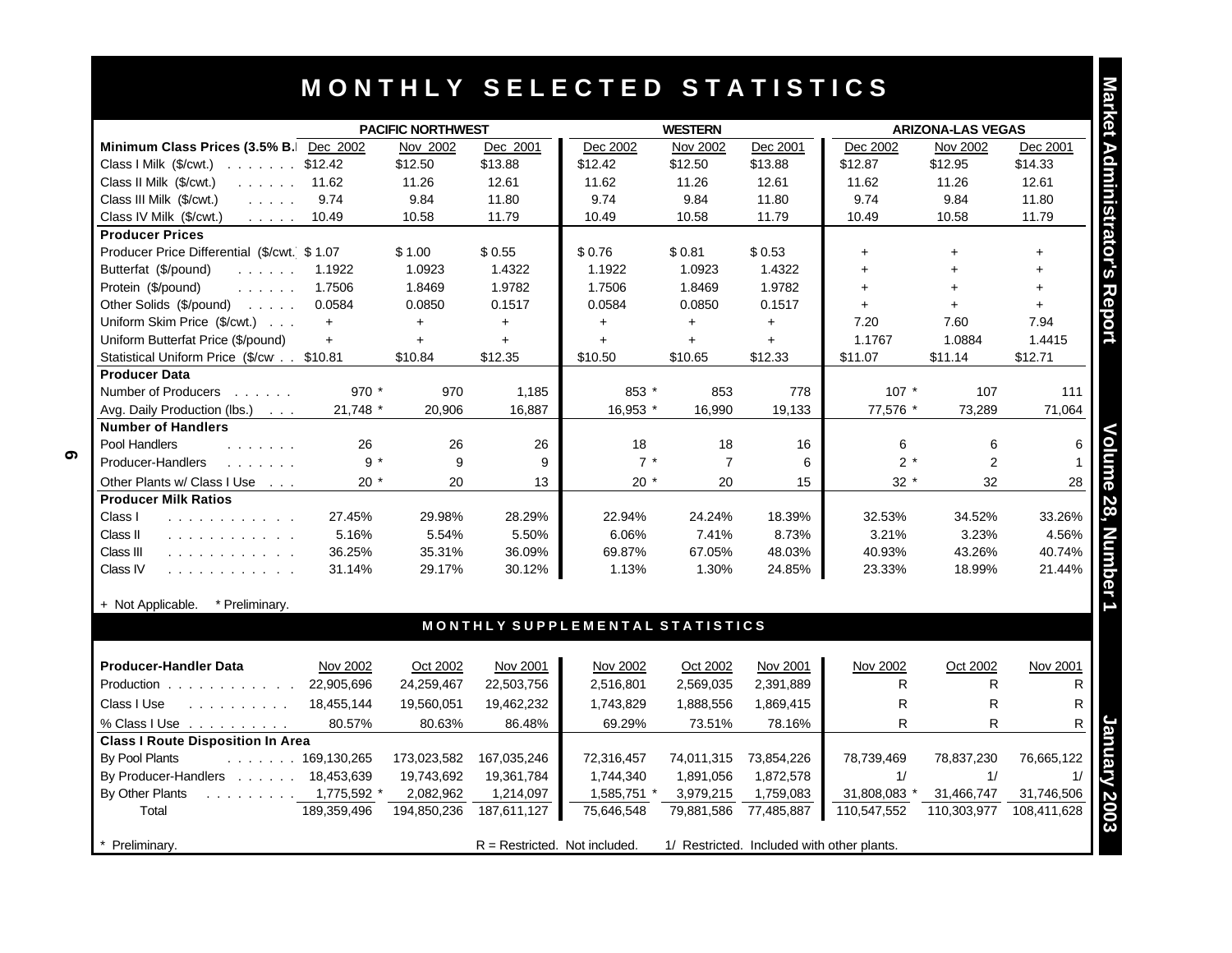## **MONTHLY STATISTICAL SUMMARY**

| RECEIPTS, UTILIZATION AND<br>CLASSIFICATION OF MILK<br>TOTAL PRODUCER MILK<br>RECEIPTS FROM OTHER SOURCES<br>OPENING INVENTORY<br>TOTAL TO BE ACCOUNTED FOR 687,859,750<br>UTILIZATION OF RECEIPTS<br>Whole milk | Dec 2002<br>653,964,184<br>10,287,243<br>23,608,323 | PACIFIC NORTHWEST<br>Nov 2002<br>608,377,932<br>11,871,652<br>24,488,378 | Dec 2001<br>620,351,191 | Dec 2002    | <b>WESTERN</b><br>Nov 2002 |               |             | ARIZONA-LAS VEGAS |             |
|------------------------------------------------------------------------------------------------------------------------------------------------------------------------------------------------------------------|-----------------------------------------------------|--------------------------------------------------------------------------|-------------------------|-------------|----------------------------|---------------|-------------|-------------------|-------------|
|                                                                                                                                                                                                                  |                                                     |                                                                          |                         |             |                            |               |             |                   |             |
|                                                                                                                                                                                                                  |                                                     |                                                                          |                         |             |                            | Dec 2001      | Dec 2002    | Nov 2002          | Dec 2001    |
|                                                                                                                                                                                                                  |                                                     |                                                                          |                         |             |                            |               |             |                   |             |
|                                                                                                                                                                                                                  |                                                     |                                                                          |                         | 448,286,597 | 434,775,366                | 461,446,703   | 257,320,114 | 235,256,730       | 244,530,183 |
|                                                                                                                                                                                                                  |                                                     |                                                                          | 8,434,733               | 5,773,274   | 5,920,954                  | 4,489,352     | 37,513,512  | 17,679,072        | 7,270,879   |
|                                                                                                                                                                                                                  |                                                     |                                                                          | 24,080,748              | 14,269,510  | 14,364,476                 | 9,827,220     | 12,764,892  | 11,857,916        | 10,371,065  |
|                                                                                                                                                                                                                  |                                                     | 644,737,962                                                              | 652,866,672             | 468,329,381 | 455,060,796                | 475,763,275   | 307,598,518 | 264,793,718       | 262,172,127 |
|                                                                                                                                                                                                                  |                                                     |                                                                          |                         |             |                            |               |             |                   |             |
|                                                                                                                                                                                                                  |                                                     |                                                                          |                         |             |                            |               |             |                   |             |
|                                                                                                                                                                                                                  | 28,913,410                                          | 29,437,140                                                               | 28,338,200              | 12,505,006  | 12,098,803                 | 11,732,158    | 23,591,918  | 22,540,935        | 21,293,388  |
| Flavored milk & milk drinks                                                                                                                                                                                      | 14,481,185                                          | 15,311,399                                                               | 15,683,209              | 6,408,540   | 6,499,914                  | 6,637,624     | 7,271,993   | 7,110,799         | 6,913,433   |
| 2% milk.                                                                                                                                                                                                         | 69,652,570                                          | 71,904,749                                                               | 70,353,048              | 29,535,026  | 29,942,269                 | 28,051,721    | 29,178,332  | 28,880,526        | 28,301,911  |
| 1% milk.                                                                                                                                                                                                         | 24,130,352                                          | 23,534,468                                                               | 24,000,849              | 14,335,831  | 14,225,066                 | 14,082,661    | 9,120,308   | 9,320,090         | 8,620,489   |
| Skim milk $\ldots$                                                                                                                                                                                               | 26,432,985                                          | 27,597,045                                                               | 26,038,075              | 8,874,962   | 8,961,416                  | 8,655,595     | 10,134,748  | 10,292,937        | 10,129,882  |
| Buttermilk.                                                                                                                                                                                                      | 1,331,526                                           | 1,345,464                                                                | 1,477,878               | 604,155     | 588,989                    | 653,640       | 614,599     | 594,182           | 506,140     |
| CLASS I ROUTE DISP. IN AREA. . 164,942,028                                                                                                                                                                       |                                                     | 169,130,265                                                              | 165,891,259             | 72,263,520  | 72,316,457                 | 69,813,399    | 79,911,898  | 78,739,469        | 75,765,243  |
| Class I dispositions out of area 11,345,333                                                                                                                                                                      |                                                     | 12,340,130                                                               | 11,025,586              | 25,953,086  | 25,452,771                 | 13,233,591    | 3,633,832   | 3,201,383         | 4,828,447   |
| Other Class I usage 19,014,424                                                                                                                                                                                   |                                                     | 17,628,945                                                               | 18,163,463              | 15,803,379  | 19,277,757                 | 10,604,444    | 7,847,847   | 7,432,266         | 7,702,441   |
| TOTAL CLASS I USE 195,301,785                                                                                                                                                                                    |                                                     | 199,099,340                                                              | 195,080,308             | 114,019,985 | 117,046,985                | 93,651,434    | 91,393,577  | 89,373,118        | 88,296,131  |
| TOTAL CLASS II USE.                                                                                                                                                                                              | 39,889,450                                          | 41,181,454                                                               | 38,836,776              | 29,581,577  | 35,573,633                 | 42,322,825    | 12,700,747  | 12,505,453        | 11,757,466  |
| TOTAL CLASS III USE 238,165,996                                                                                                                                                                                  |                                                     | 216,698,738                                                              | 223,980,260             | 315,311,153 | 292, 167, 178              | 221,634,903   | 107,901,912 | 103,783,860       | 99,763,087  |
| TOTAL CLASS IV USE 214,502,519                                                                                                                                                                                   |                                                     | 187,758,430                                                              | 194,969,328             | 9,416,666   | 10,273,000                 | 118, 154, 113 | 95,602,282  | 59,131,287        | 62,355,443  |
| TOTAL ACCOUNTED FOR. 687,859,750                                                                                                                                                                                 |                                                     | 644,737,962                                                              | 652,866,672             | 468,329,381 | 455,060,796                | 475,763,275   | 307,598,518 | 264,793,718       | 262,172,127 |
|                                                                                                                                                                                                                  |                                                     |                                                                          |                         |             |                            |               |             |                   |             |
| <b>CLASSIFICATION OF RECEIPTS</b>                                                                                                                                                                                |                                                     |                                                                          |                         |             |                            |               |             |                   |             |
| Producer milk:<br>Class I                                                                                                                                                                                        | . . 179,519,558                                     | 182,311,767                                                              | 175,469,780             | 102,869,320 | 105,383,933                | 84,875,682    | 83,718,292  | 81,205,593        | 81,335,358  |
| Class II<br>$\sim 10^{-1}$                                                                                                                                                                                       | 33,729,235                                          | 33,734,196                                                               | 34,124,615              | 27,161,465  | 32,226,154                 | 40,287,664    | 8,262,587   | 7,609,007         | 11,155,287  |
| Class III                                                                                                                                                                                                        | . 237,048,935                                       | 214,844,231                                                              | 223,879,917             | 313,196,148 | 291,517,853                | 221,630,572   | 105,315,431 | 101,766,161       | 99,623,732  |
| Class IV                                                                                                                                                                                                         | . 203,666,456                                       | 177,487,738                                                              | 186,876,879             | 5,059,664   | 5,647,426                  | 114,652,785   | 60,023,804  | 44,675,969        | 52,415,806  |
| Other receipts:<br>Class I<br>$\sim 10^{-1}$                                                                                                                                                                     | 15,782,227                                          | 16,787,573                                                               | 19,610,528              | 11,150,665  | 11,663,052                 | 8,775,752     | 50,278,404  | 29,536,988        | 17,641,944  |
| Class II<br>$\sim$ $\sim$                                                                                                                                                                                        | 6,160,215                                           | 7,447,258                                                                | 4,712,161               | 2,420,112   | 3,347,479                  | 2,035,161     | 1/          | 1/                | 1/          |
| Class III<br>$\sim$ $\sim$                                                                                                                                                                                       | 1,117,061                                           | 1,854,507                                                                | 100,343                 | 2,115,005   | 649,325                    | 4,331         | 1/          | 1/                | 1/          |
| Class IV<br>$\sim 10^{-1}$                                                                                                                                                                                       | 10,836,063                                          | 10,270,692                                                               | 8,092,449               | 4,357,002   | 4,625,574                  | 3,501,328     | 1/          | 1/                | 1/          |
| Avg. daily producer receipts                                                                                                                                                                                     | 21,095,619                                          | 20,279,264                                                               | 20,011,329              | 14,460,858  | 14,492,512                 | 14,885,378    | 8,300,649   | 7,841,891         | 7,888,070   |
| Change From Previous Year                                                                                                                                                                                        | 5.42%                                               | 1.29%                                                                    | 16.58%                  | $-2.85%$    | $-4.11%$                   | 53.43%        | 5.23%       | 1.08%             | $-2.77%$    |
| Avg. daily Class I use                                                                                                                                                                                           | 6,300,058                                           | 6,636,645                                                                | 6,292,913               | 3,678,064   | 3,901,566                  | 3,021,014     | 2,948,180   | 2,979,104         | 2,848,262   |
| Change From Previous Year                                                                                                                                                                                        | 0.11%                                               | $-0.16%$                                                                 | 0.92%                   | 21.75%      | 18.50%                     | 1.93%         | 3.51%       | 0.62%             | 1.17%       |

1/ Restricted - Included with Class I.

**7**